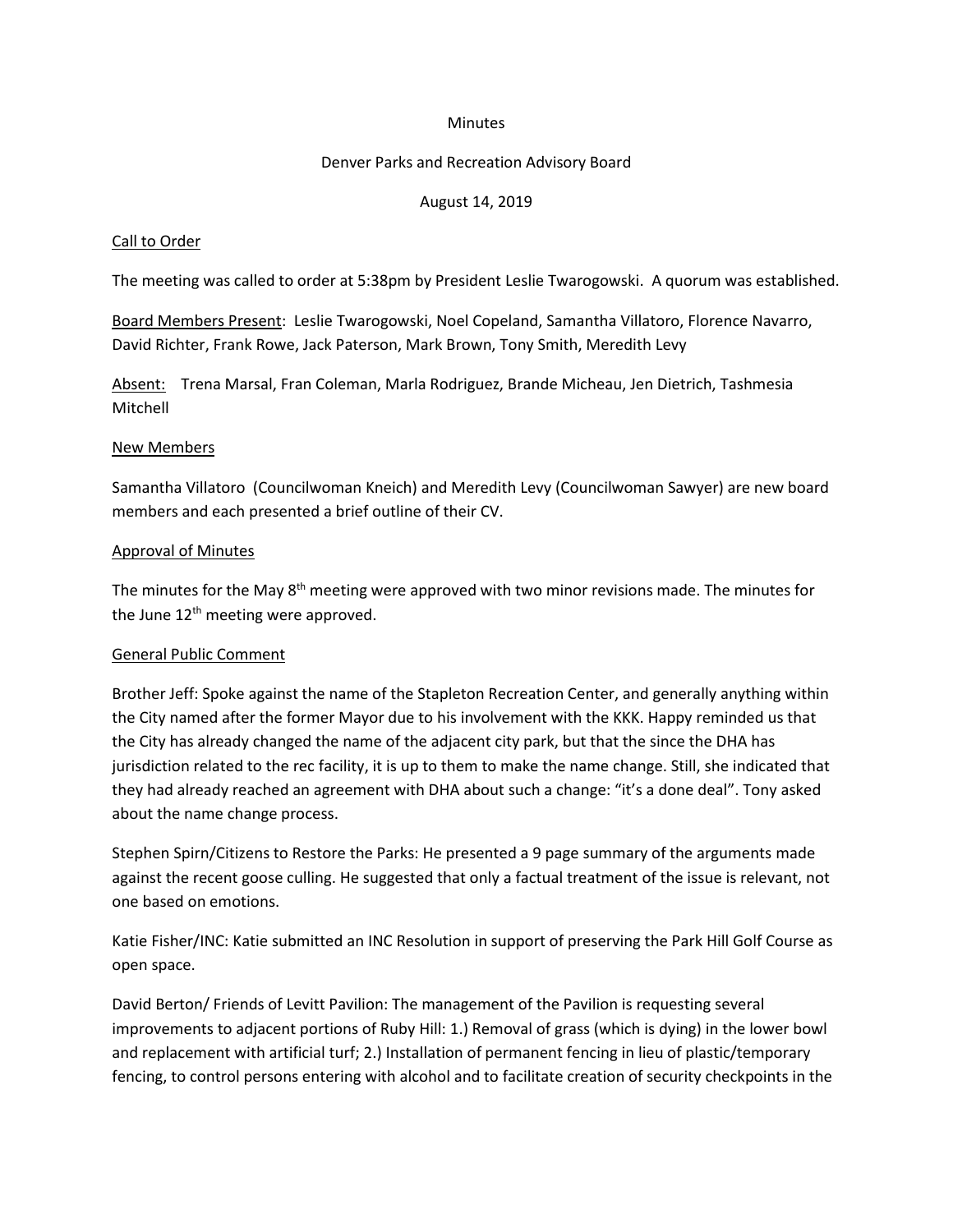future; and 3.) an upgrade to lighting of the perimeter areas where either pedestrian or auto traffic is concerned.

# Committee Reports

Jack/Recreation: Met recently with John Martinez to discuss updates to the Recreation Centers Policy and Procedures.

Leslie/Greater&Greener: She commented how well the conference came off, especially the opening ceremony at Shoemaker Plaza. Florence commented how much she learned from encounters with park staff. Frank mentioned that Denver received a national award from Toro for its participation at La Lomita Park.

Noel/Mtn Parks: The quarterly meeting was postponed due to the G&G. conference.

Executive Directors Report ( Happy Haynes, with John Martinez, Laura Morales, Kathy LeVeque, Laurie Tabachnick)

Happy indicated that the G&G conference was wildly successful. She thanked the many volunteers who helped to make the event a success particularly since the whole downtown was used as a campus for the many activities. The conference broke records for attendance and fund-raising which impressed City Parks Alliance. Philadelphia will host the next conference in 2021. Happy turned to the goose culling issue, indicating that the USDA (contracted to perform the culling) was operating under a tight window. Further analysis will determine the whether the program was effective. She indicated many residents from parks with lakes wanted to know if they could be included in the effort (the program's limit was quickly reached as it was). Happy mentioned the recent open house at the CCC camp; David indicated nearly 500 people attended. Happy then went on to comment on the INC resolution regarding Park Hill Golf Course saying that since it's not a city owned facility they have no direct involvement although they have had conversations with the developer; there are numerous legal issues still to be addressed.

Last, she mentioned that updates are underway for the revised alcohol policy, several tweaks (logistical and enforcement) are needed for the special events policy, and the 180-day E-device policy will conclude in the Oct/Nov timeframe with a likely new policy to follow. Happy mentioned the Volunteers of the Parks schedule is out. There will be a playground pop-up coinciding with the South by Southeast event at Bible on Sat Aug 17, and an open house concept review for the Nature Play project at City Park on Sept 21st.

Laura Morales is leaving DPR. She's accepted an outreach position with DPAC. Happy lauded all of Laura's hard work and engagement for the department. She will be missed.

# Presentations

Recreation Policy and Procedures/John Martinez